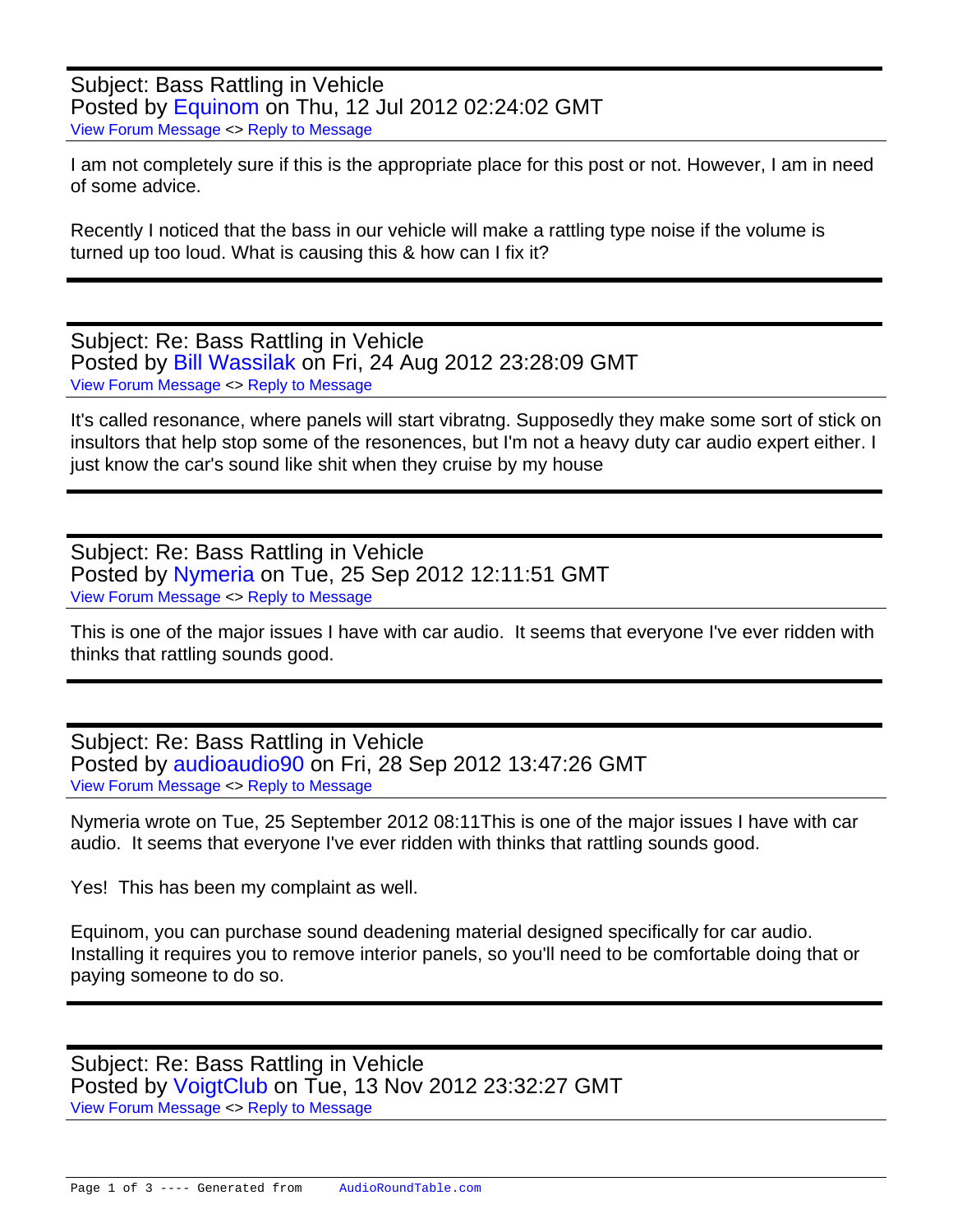Yup, resonance. At those lowest "felt not heard" frequencies the pressure in the vehicle is yanking and popping the thin metal walls of the car 18-25 times a second.

The main product line for combatting panel resonance is called Dynamat, which is a tar-based tile that adhere's to the inner car body and dampens it through both mass and viscous resistance.

If only every DIY installer understood that your car isn't supposted to fart and installed some dynamat, I'd be much happier about those bass-head idiots cruising by.

Subject: Re: Bass Rattling in Vehicle Posted by [Chicken](https://audioroundtable.com/forum/index.php?t=usrinfo&id=4330) on Wed, 21 Nov 2012 14:35:09 GMT [View Forum Message](https://audioroundtable.com/forum/index.php?t=rview&th=17591&goto=74525#msg_74525) <> [Reply to Message](https://audioroundtable.com/forum/index.php?t=post&reply_to=74525)

VoigtClub wrote on Tue, 13 November 2012 17:32 If only every DIY installer understood that your car isn't supposted to fart and installed some dynamat, I'd be much happier about those bass-head idiots cruising by.

Haha! It's good to know I'm not the only one who gets irritated. That rattling sound really sets my teeth on edge. I can't understand why so many people apparently like it.

Subject: Re: Bass Rattling in Vehicle Posted by [srdmind](https://audioroundtable.com/forum/index.php?t=usrinfo&id=5052) on Sat, 15 Dec 2012 09:17:40 GMT [View Forum Message](https://audioroundtable.com/forum/index.php?t=rview&th=17591&goto=74950#msg_74950) <> [Reply to Message](https://audioroundtable.com/forum/index.php?t=post&reply_to=74950)

It's not necessarily resonance. If the speakers have a higher wattage rating than your amp, this will happen no matter how well you shield your speakers and wiring.

Subject: Re: Bass Rattling in Vehicle Posted by [Wayne Parham](https://audioroundtable.com/forum/index.php?t=usrinfo&id=5) on Sat, 15 Dec 2012 15:36:13 GMT [View Forum Message](https://audioroundtable.com/forum/index.php?t=rview&th=17591&goto=74953#msg_74953) <> [Reply to Message](https://audioroundtable.com/forum/index.php?t=post&reply_to=74953)

No, it has nothing to do with the "wattage rating" of your speakers or your amp. It has to do with the amount of acoustic energy and the structural integrity of the car.

Bill's right, at certain frequencies, it takes less power input to create a particular kinetic power level. At those frequencies, the structure (or part of the structure) vibrates strongly with relatively little energy input. That's where the car is most vulnerable.

Personally, I find it annoying. Cars are just a couple cubic meters, so it doesn't take much power to bring them to insane SPL inside the car. But when it makes all the panels vibrate and rub against each other, they sound like shit. So what's the point?